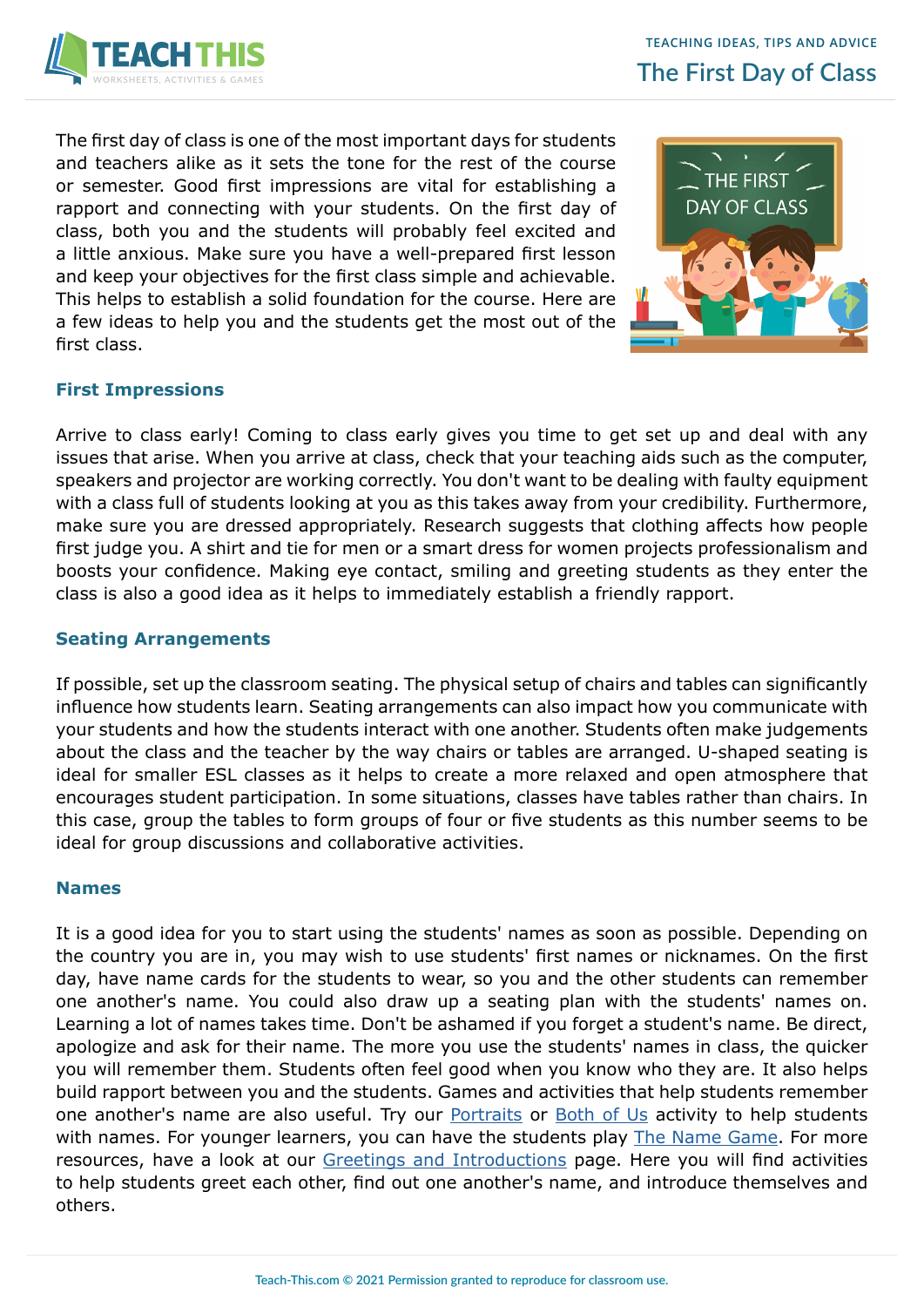

In most cases, English teachers' students are from foreign cultures and pronouncing names correctly can be a challenge, so don't be afraid to remind your students to correct you if you mispronounce their names. You could also ask a person from the respective culture or another teacher to help you with more difficult names. In some countries, there is a tradition of learners adopting an English name for class. However, many students are happier just using their regular name. Therefore, don't insist that students adopt a new name and allow them to decide what name they should be referred by in class.

# **Breaking the Ice**

On the first day of class, start interacting with students as they gradually enter the class one by one. This could be a simple greeting and welcome and inviting them to take a seat. Having some relaxing music playing in the background can set a comfortable mood and help calm the nerves of both the teacher and students. If you sense that students are comfortable, try engaging them in conversation as this will make you appear more personable and approachable.

## **Introducing Yourself**

Getting to know and feel comfortable with the teacher is important for students as it can help reduce some of the anxiety associated with language learning. The students will be interested in finding out who you are and what you are like. You should introduce yourself and give some background information about who you are. This helps the students relate to you and begins building the student-teacher relationship that's so important on the first day. Your introduction is also an opportunity to establish your own credibility. Tell the students about your qualifications and teaching experience. This will give the students confidence in your teaching ability. There are many ways to introduce yourself. Think about your own teaching style and do whatever works best for you. To keep energy levels up and reduce boring speeches, try turning your introduction into a game or activity the students can participate in.

A fun way to introduce yourself is to play '[Two Truths and a Lie](https://www.teach-this.com/images/games/two-truths-and-a-lie.pdf)'. In this game, the teacher writes down three sentences about themselves and explains to students that two of them are true and one is a lie. Try to make this interesting and not use obvious examples as students will spot the false sentence easily. You can also have students play this activity in small groups as a getting to know you activity.

'Two Truths and a Lie' is just one example of the many fun activities you can use. The [Who am I](https://www.teach-this.com/images/games/who-am-i.pdf) game is not only great for introducing yourself, but you can also gain insight into your students' level of English, which is extremely useful on the first day. [Teacher's Question Time](https://www.teach-this.com/images/games/teachers-question-time.pdf) is another entertaining way to introduce yourself to the class. This game provides the students with a chance to write and respond to a variety of questions.

## **Getting to Know You Activities and Games**

A language class should be seen as a learning community, which simply means that for successful learning to occur students will need to interact with and support one another through the process. For that community to develop effectively, it is important that the first class devotes some time to allow students to get to know one another. This is no less important than getting to know the teacher. Therefore, don't forget to include some 'getting to know you' activities in the first lesson. Take a look at our [Getting to Know You](https://www.teach-this.com/functional-activities-worksheets/getting-to-know-you) activities page for communicative resources that help students become acquainted with one another.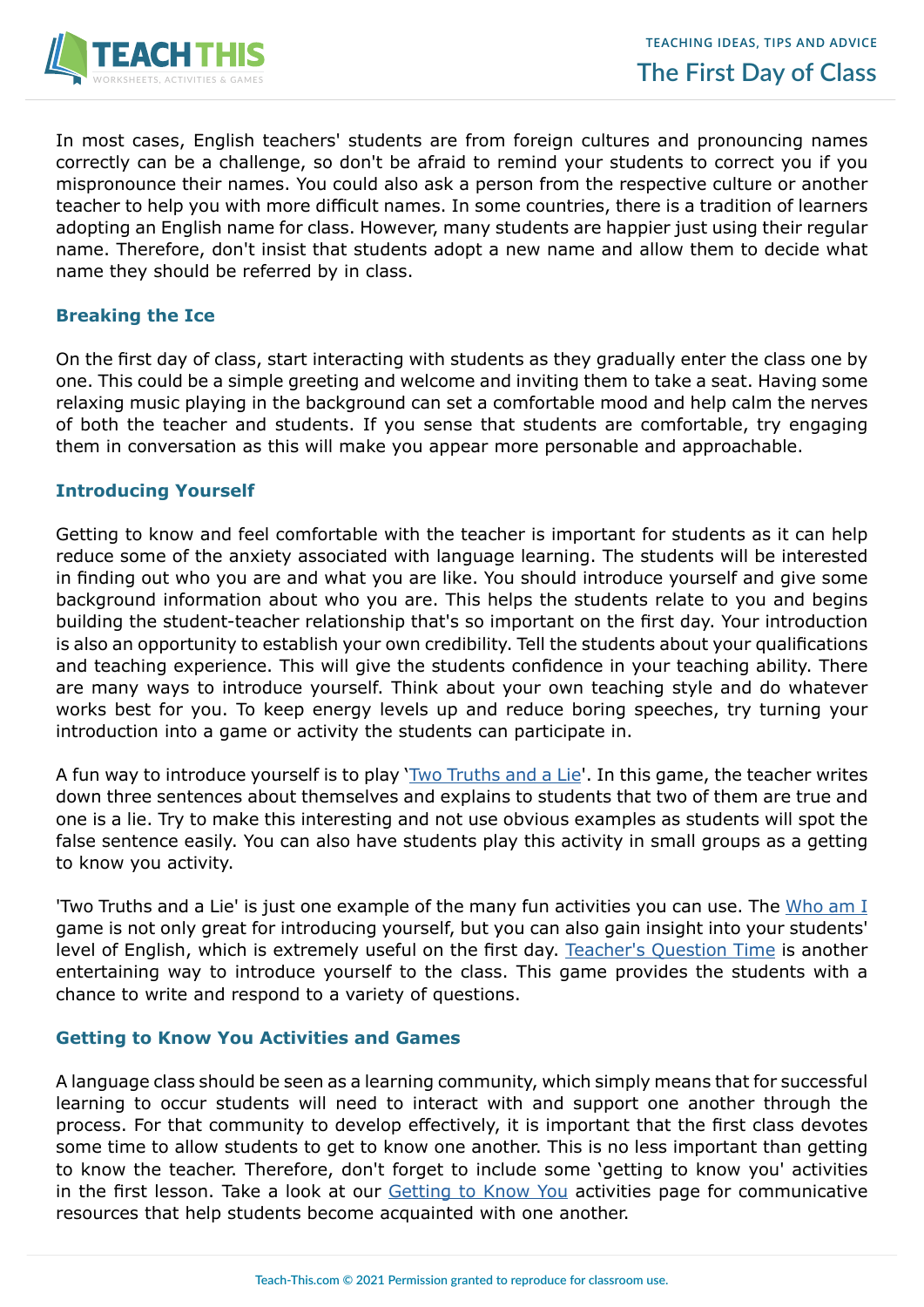

Helping students feel at ease in the first lesson, is a good way to facilitate relationship building. There is nothing better to make students feel relaxed than playing a fun ESL game. Playing games in the first lesson makes the students feel less anxious and improves their confidence to communicate and interact. Games not only enable student to student bonding but also help build teacher student rapport. As a way of establishing connections, games that include personal information such as name, age, hometown, favourite music, etc. are usually suitable. The Teach-This [First Day of Class Games](https://www.teach-this.com/esl-games/first-day-introduction-games) page has a number of games fulfilling these criteria.

## **First Class Activities**

Your students need to understand that they are going to be active participants in your class. Asking students to introduce themselves, ask you a question, talk about their expectations for the course, or introduce a partner are all good activities for the first day of class. Try to keep all the activities you do in the first lesson fun and light. Don't start off with a grammar lesson that is going to kill the mood.

Apart from getting to know your students, an important objective of the first lesson is to get some general awareness of your students' language ability. One way of doing this is to use conversation grid activities that gives students the



chance to engage in an authentic, independent, and cooperative conversation without direct teacher involvement. These grids can also be used with any topic as teaching or assessment activities. Learners usually enjoy them greatly.

On the first day of class, it is also important to try and get a basic understanding of some of the more popular and common interests shared by the group. This information can be leveraged throughout the course by making conscious choices with materials and activities that pander to these interests. Students are more likely to be engaged with topics that interest them, so it goes that higher engagement can contribute to more effective learning. One way of getting more insight into student interests is by using activities that help students talk about themselves. Through monitoring these activities and listening actively, you can pick up some useful ideas. Try our [Giving Personal Information](https://www.teach-this.com/functional-activities-worksheets/personal-information) page and [Small Talk](https://www.teach-this.com/functional-activities-worksheets/small-talk) page for resources to help students talk about themselves.

## **Class Rules**

It is a good idea to establish class rules from the very beginning. Students need to be clear on your expectations of them as learners and understand what you consider acceptable behaviour. However, don't have too many rules and whatever rules you have make sure you stick to them. Students will normally test the rules to see how you react and to see what they can and can't get away with. Stick to your guns and don't bend the rules for anyone or you will lose credibility. Additionally, you will want to go through any other expectations you have for the class, such as homework or in-class participation.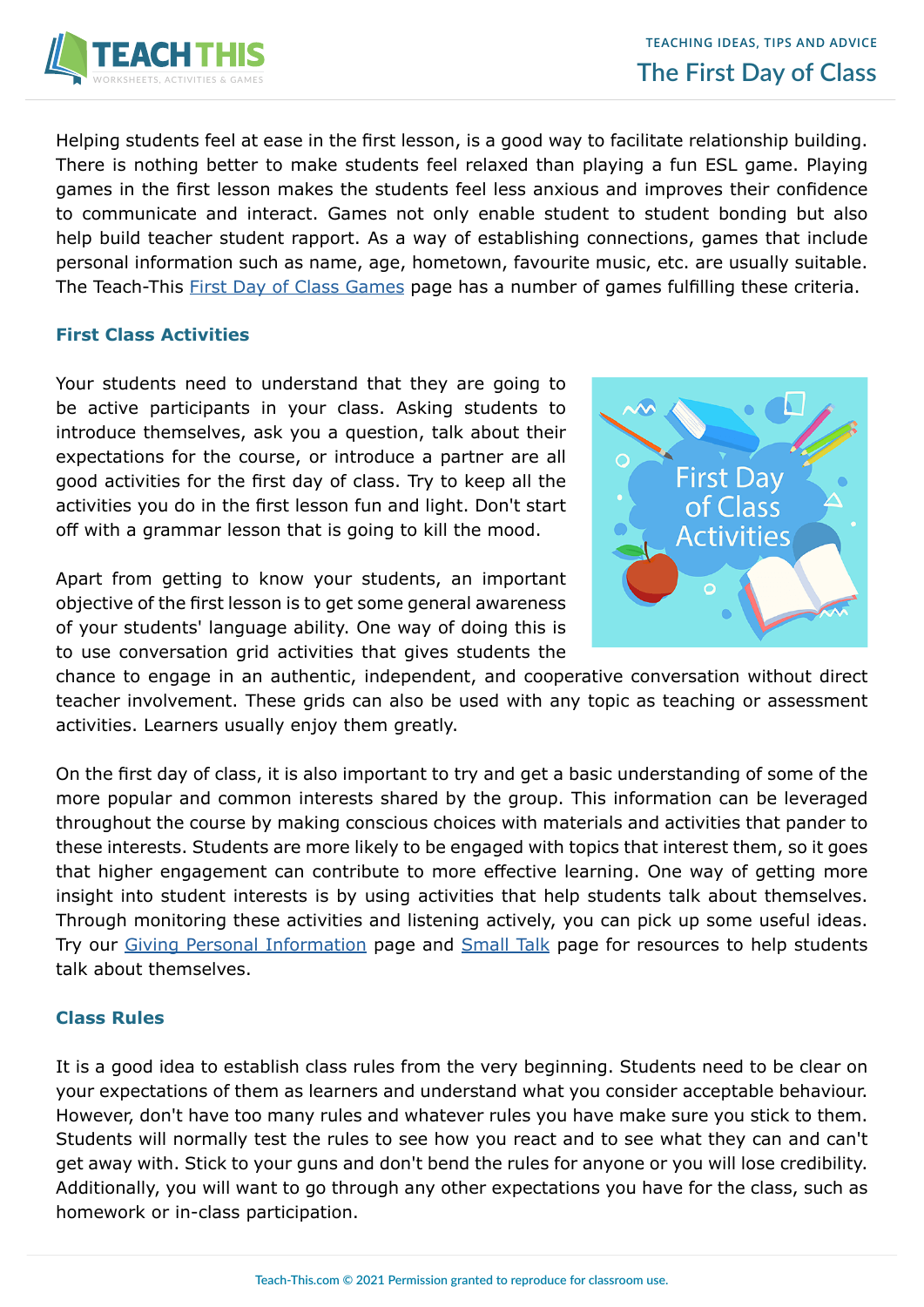

It works well if you elicit class rules from students as they may surprise you and come up with a quite reasonable list of rules. You can also negotiate bonus points and rewards for certain group accomplishments as well as small penalties for transgressions. For example, with homework, students collect points when they turn it in, but fewer points if the homework is incomplete or receive no points if it is not done. Together you can think of a reward if the class reaches a given score, for instance, a different game, music, or video activity.

The important point here is that if you set rules on the first day of class in collaboration with the students, there will be greater 'buy in' as they have not simply been imposed from above, and it is more likely students will stick to them.

## **The Course**

The students are going to want to know the course objectives and the basics of the course syllabus to help them clarify what they must do. Explain to students the significance of the course and how learning English is going to benefit them. In this way, the students will invest their time and energy into studying with you. Try to show enthusiasm for the course content. If you show interest in what you are teaching, this will rub off on the students. If there are aspects of the course you are not so fond of, consider adapting them or replacing them if possible.

At some point in the first lesson, it's important to go through essential administrative information such as office hours, breaks, assessment, attendance etc. It is also a good idea to explain to students how you plan to teach and deliver the course. For example, if you plan to incorporate a lot of student led learning into the course, try to give students a taste of this on the first day. Also, make sure you set aside a time for the students to ask questions about the class or course. Shy students may wish to come and speak to you at the end of class. Give these students time and try to answer all their questions.

#### **Phones**

Phones are generally an annoyance in the classroom and disrupt teaching and learning. First of all, be sure to set the correct example and turn off or silence your own phone so you don't give the impression of 'do as I say, not as I do'. Just as important, check school rules before taking any action regarding phones. Don't be so strict about this on the first day of class especially if you haven't discussed class rules with your students. Be reasonable and think of positive ways of dealing with the use of phones in class.

A good idea to stop phone usage is to introduce a small fine for offenders. This turns an annoyance into something that is quite amusing and benefits the community. You can ask the students to suggest a worthy charity on the first day of class and donate the money you receive at the end of the course or semester. Another strategy for dealing with phones in class is to offer offenders a choice of giving the phone to you or having their phone put in a paper bag, stapled shut and left on the student's desk. The bag offers the student reassurance that the phone isn't confiscated, but also stops phone usage as the bag is sealed and if touched makes a loud crinkling noise which discourages the student from touching it. Racks or boxes are also a popular choice to limit phone use. As the students come into class, they put their phone on the rack or in the box and get it back at the end of class. If you're teaching younger students, you can create a points system that rewards students each time they remember to turn off or put their phones on silent. At the same time, the system can be used to take away points from students who are caught using their phones during class. At the end of each week or month, award small prizes to the students with the most points.